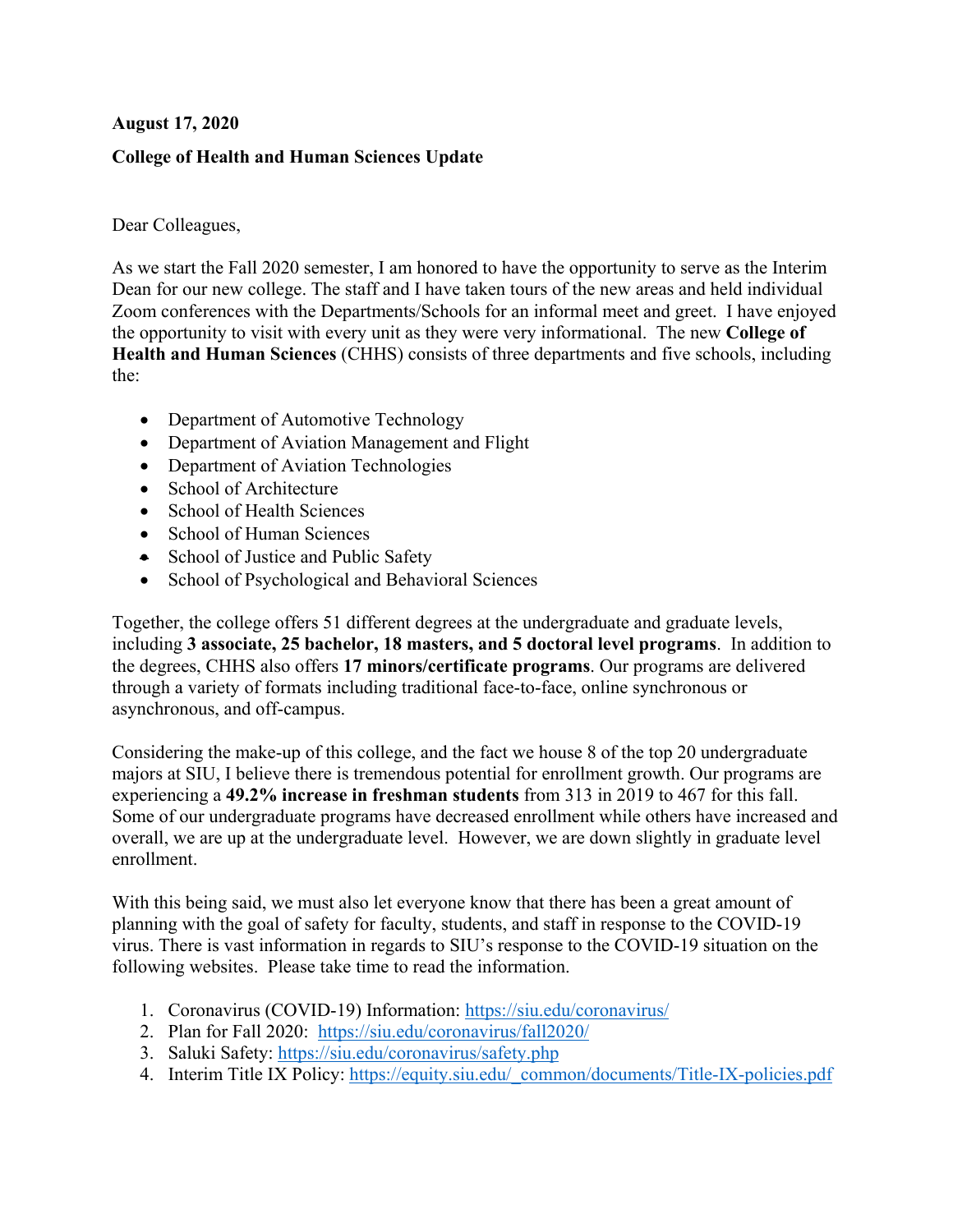As the semester gets rolling, we know things will come up that must be addressed. This year, more than most, we must be ready and willing to adapt to a wide variety of situations. I want to express my appreciation in advance for making the Fall 2020 semester the best experience possible for our Saluki students.

## **Good News and Congratulations!**

**The Ernest J. and Mary C. Simon Distinguished Faculty Award** is intended to acknowledge, celebrate, and reward extraordinary lifetime achievement with respect to teaching and other activities directly related to the education and general welfare of students of the College of Health and Human Sciences (CHHS) at Southern Illinois University Carbondale. Congratulations to **Mike Behrmann** for receiving the 2020 Simon Distinguished Faculty Award.



 *Longstanding commitment — Michael Behrmann, the 2020 Simon Distinguished Faculty Award recipient, has spent more than 35 years with the nationally recognized automotive program as a student, instructor, assistant and associate professor, and department chair. (Photo by Russell Bailey) Link* to full article: *https://blog.news.siu.edu/20200624-behrmann-earns-simon-distinguished-facultyaward/*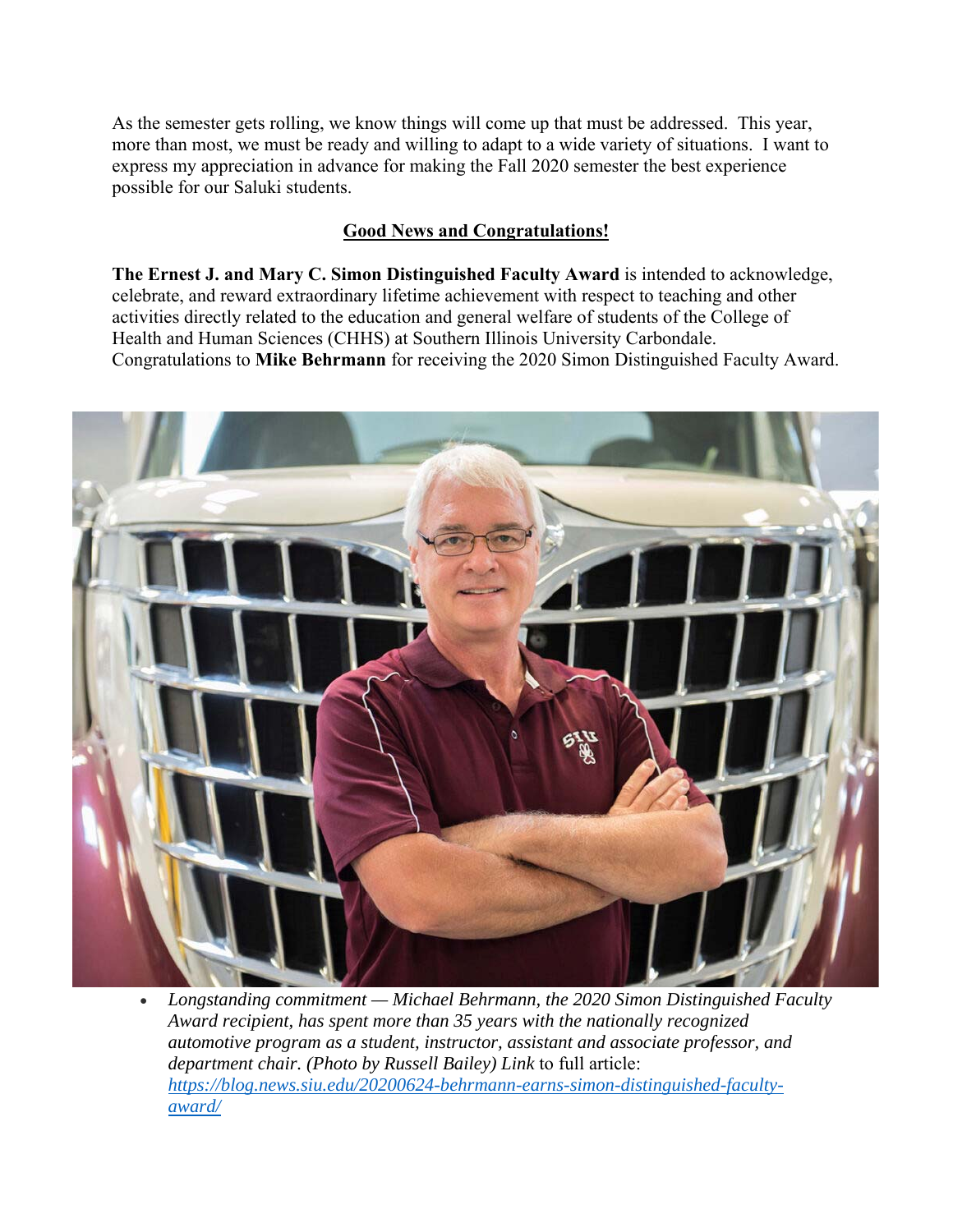The college honors its staff members who have demonstrated excellence through their service to their departments or schools, the college, and the university. The **"Service to the College Award"** is in recognition of an individual employed in an administrative professional (AP) or civil service (CS) full-time position in the former College of Applied Sciences and Arts who promotes a vision of pride and community from within the college. Award recipients create "a culture where all employees embrace their responsibilities for the recruitment and retention of students, and act as goodwill ambassadors" to the College. Such individuals may: Advance the mission of the College and improve workplace morale; Accomplish job duties in an exemplary manner with extensive knowledge and expertise; Improve job and workplace efficiency, productivity, safety and environment; and Support the job performance of other employees. After the nomination process, the Selection Committee had an online review recently and selected the winner. The 2020 recipient of the Service to the College (CS/AP) Award is **Chad Waters**, Administrative Assistant in the Dean's Office. This is the top staff award in our College. The recipient receives \$500 in cash and a plaque, and the recipient's name will be inscribed on a permanent, prominent wall plaque in the office of the Dean. Congratulations!



**Chad Waters** was first hired in the College of Applied Sciences and Arts (CASA) in August 2012 as an Administrative Aide in the School of Allied Health (now School of Health Sciences). He was previously employed as an Administrative Aide in the College of Engineering, where he had worked for 14 ½ years in the Center for Advanced Friction Studies, progressively receiving additional duties and moving up in the civil service classifications. While working in the School of Allied Health, Chad handled the vast responsibilities of purchasing, accounts payable, bookkeeping, classroom and course scheduling, troubleshooting, and serving as assistant to (and advising) the Director of the school. He maintained confidentiality in handling faculty/staff problems and was a source of guidance for many in the school.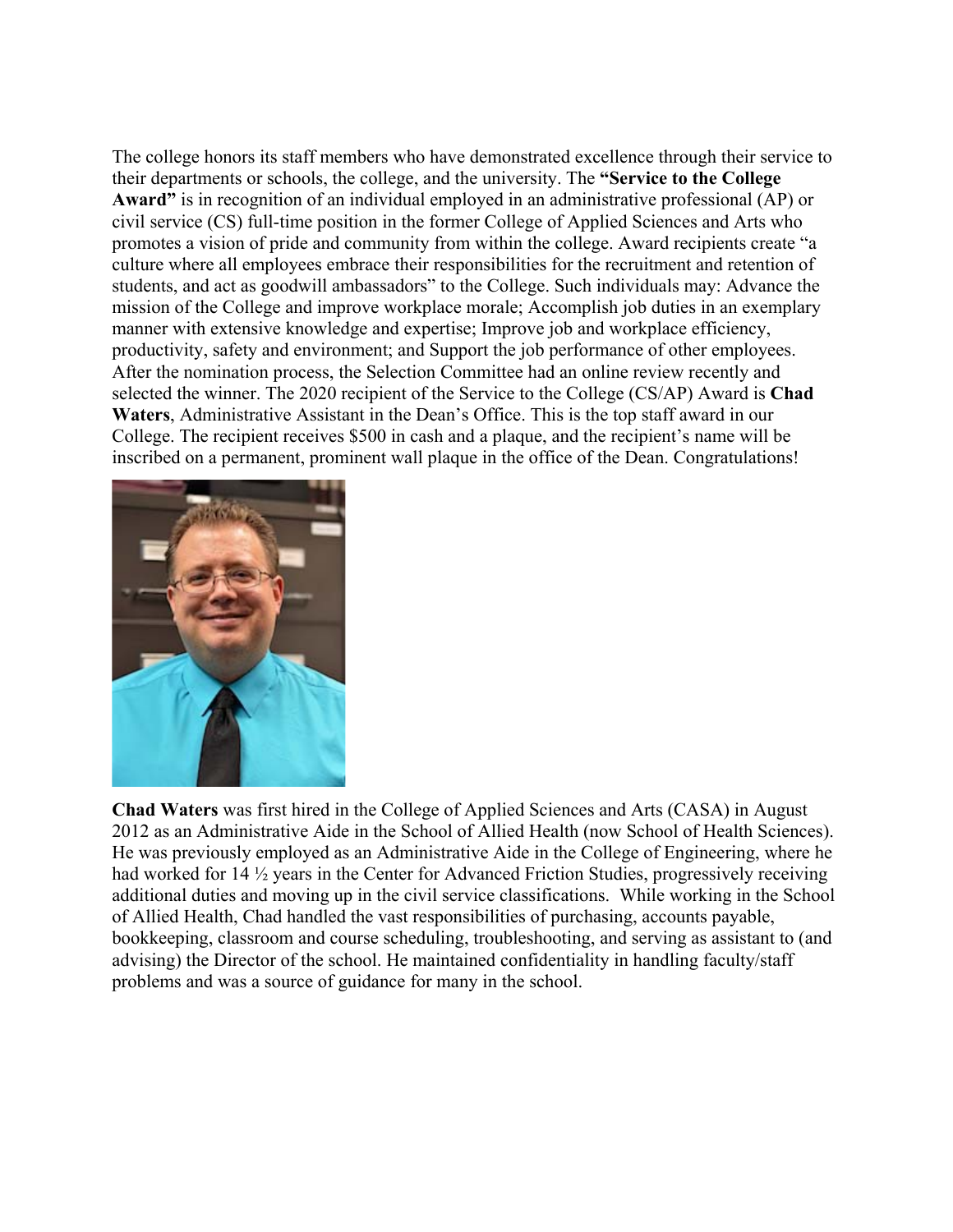Congratulations to the **CHHS faculty** below who have been nominated to serve on the **SIU System Strategic Planning Committee** representing the Graduate Council.

**Craig Anz**- canz@siu.edu

**Kathleen Chwalisz**- chwalisz@siu.edu

**Steven Goetz**- sgoetz@siu.edu

### **Department of Automotive Technology**

Great work to **Mike Behrmann** and the automotive team in producing a creative video that reminds students to wear a mask. Special thanks to Alicia Johnston, Assistant Instructor in Automotive Technology, for coordinating this video and contributing an excellent vocal performance. Please follow the link below:

#### https://www.youtube.com/watch?v=M-uoEzhtcso

Faculty in the Automotive Technology program have been busy over the summer repairing and refurbishing bicycles to give to SIU students as part of the "Saluki Recycle Your Bicycle" program. **Cara Doerr, Mike Behrmann**, and Jon Shaffer in University Housing collaborated to secure a Green Grant for this project. In addition to helping Salukis in need, a handful of bikes will be donated to the SIU Recreational Center to use for bicycle programming which will assist the SIU Sustainability Office and the university's status as a Bicycle Friendly Campus.



## **Department of Aviation Management & Flight and Aviation Technologies**

Members of the Southern Illinois University Carbondale aviation shop recently painted "S I U" on the underside wings of planes used by the program's Flying Salukis. They will affix the same maroon lettering in wind-resistant vinyl to more than 20 additional planes used by flight students in the program in the coming weeks. The unmistakable lettering should be highly visible to anyone in the Carbondale area up to about 1,000 feet. **Ken Bro,** the aviation program's chief flight instructor, said "Everyone will be aware of where we are and who we are."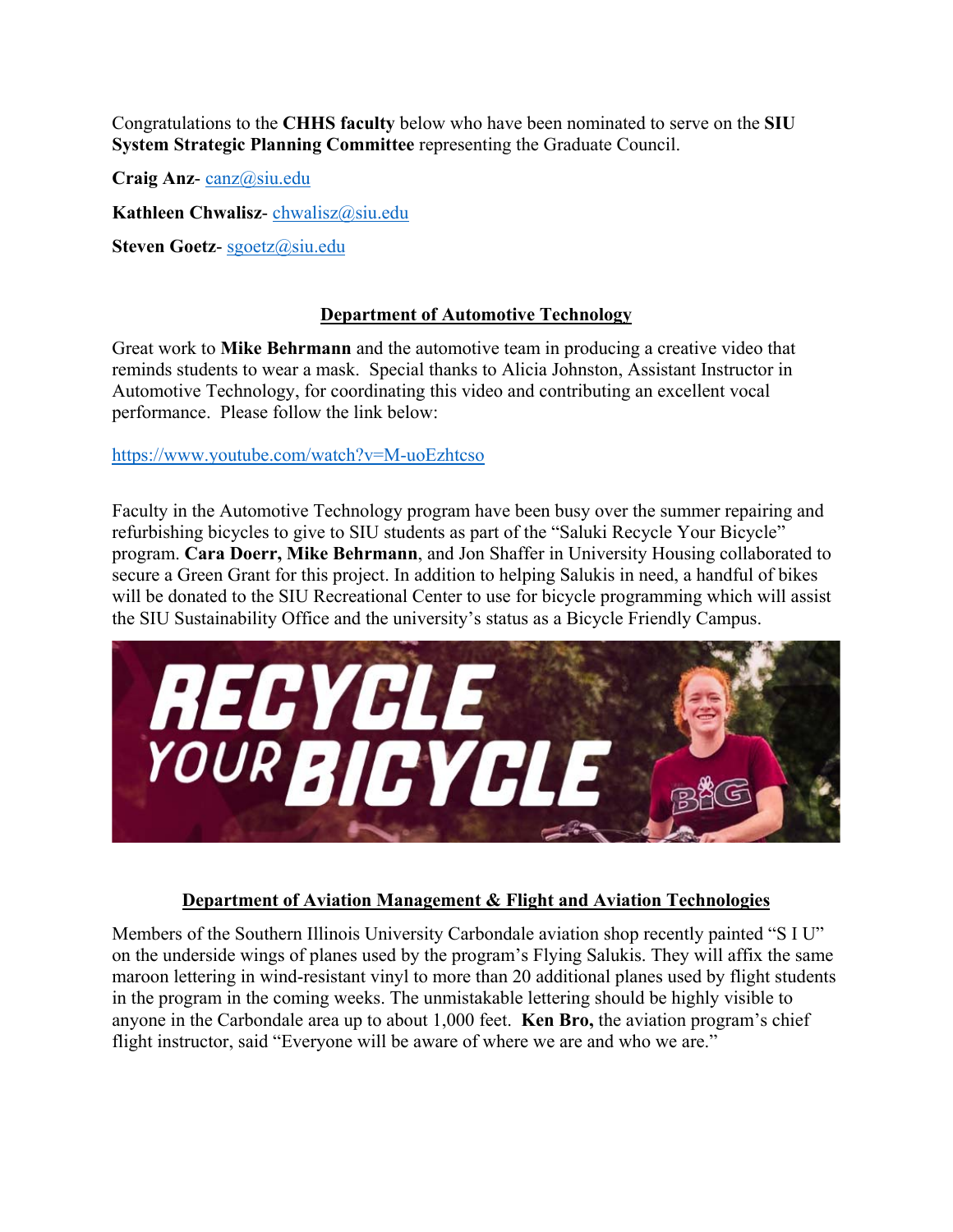

The aviation shop has also been busy working on making custom foggles for each of the 360 aviation flight students who will start classes this fall. **Foggles** are eye protection used in flight training exercises for pilots who are learning to fly in simulated foggy or cloudy conditions. The glasses require pilots to learn to fly by instruments. Due the COVID-19 pandemic, aviation flight students and instructors will each use individual foggles in training exercises.

# **School of Architecture**

The School of Architecture is happy to announce one new Tenure Track faculty hire, **Mehdi Ashayeri**.

Architecture undergraduate enrollment is steady, and there is enrollment growth in their **Masters of Architecture** program this year.

The school is currently planning growth in the **Construction Management and Operations** program with emphasis on environmental and sustainable technologies. **Construction Management and Operations** will be offered as a **4-year degree specialization** in addition to the already existing minor. The specialization in Construction Management and Operations prepares students for careers in commercial and industrial construction management. The program builds on the School of Architecture's foundational disciplines in building design and construction.

The **School of Architecture** is currently going through an **accreditation review**, which is tentatively scheduled for **November 8-12**. This review will take place virtually and SIU School of Architecture is one of only a few pilot schools for virtual reviews.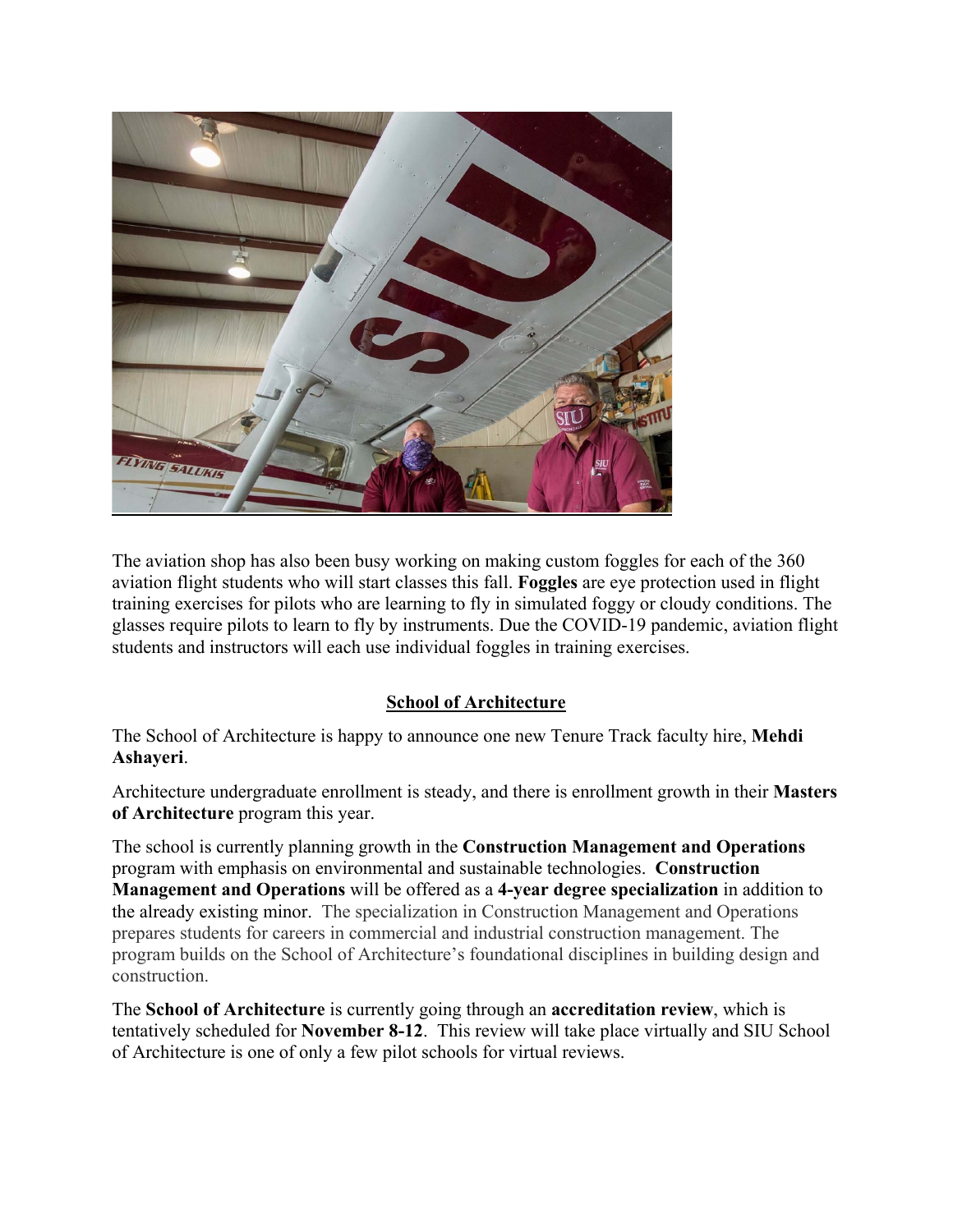## **School of Health Sciences**

#### **Communication Disorder Sciences**

Congratulations to **Dr. Maria Claudia Franca** on establishing an agreement for implementation of exciting collaborative project with the University of São Paulo and the CDS program.

The CDS program received acceptance notification for three peer-reviewed paper proposals for the **2020 American Speech-Language Hearing Association Convention** in November 2020. The proposals included student authored and faculty authored submissions. There were nearly 3000 submissions this year for the Convention. Titles and authors are below. Unfortunately, the group received news that the Convention is being canceled due to Covid-19. The Convention typically draws more than 10,000 participants and the authors will have the opportunity to resubmit for 2021, and we will do so.

#### **Publications**

- Accepted paper: How to enhance efficiency and effectiveness of interpreter collaboration - **Valerie Boyer, Maria Claudia Franca, Salim Al-Ani, Ana Claudia Harten, and Julie Stierwalt**
- **Dr. Boyer** and **Dr. Franca** have two publications in press. The first is a collaboration with Dr. Pegoraro-Krook at the University of Sao Paolo in Brazil and focuses on crosscultural collaboration. The second is a collaboration with a student, Olivia Brandolino, and is focused on dosage for intervention.
- **Franca, M. C., Boyer, V, & Pegoraro-Krook**. Increasing pluralistic education through cross-cultural inter-program collaboration. Perspectives of the ASHA Special Interest Groups. In press.
- **Boyer, V. E., Brandolino, O., & Franca, M. C**. (2020). Current standards on neuropathic treatment dosage: A systematic review. Rehabilitation Counselors and Educators Journal.
- **Dr. Muzio** was an invited speaker on the topic of clinical education at the American Speech-Language Hearing Association Convention that was originally scheduled for November 2020.
- Accepted proposals for ASHA 2020 -Dose Relevancy in Dynamic Assessment of Narratives in Bilingual Children by **Alysh Oetzel** (Master's student), **Dr. Boyer, and Dr. Franca**; Presence of Late 8 Phonemes Among Adolescents and Young Adults with Down Syndrome by **Aidan Osborne** (2020 graduate), **Dr. Boyer, Dr. Muzio, and Dr. Franca**
- 2020 **Franca, M. C., & Al-Ani, S.** Diversity issues in speech-language pathology: A learning path to competency. 2020 ISHA Convention Chicago, IL. (invited)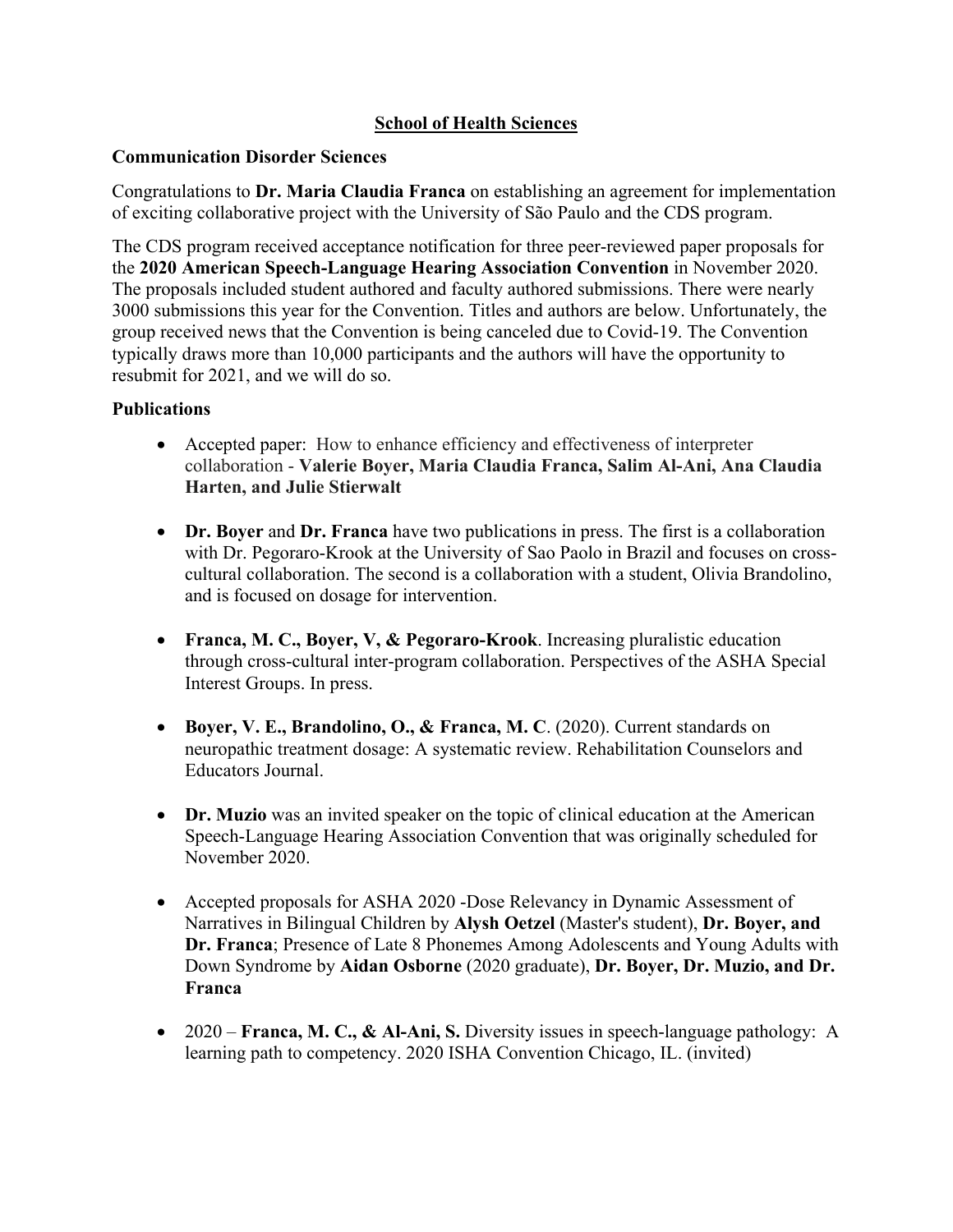- 2020 **Al-Ani, S., & Franca, M. C.** Professional skills in a changing world: International alliances. 2020 ISHA Convention Chicago, IL (invited)
- 2020 **Franca, M. C., Connelly, E., & Boyer, V, Osborne, A. & Moore, M**. Estimation of vocal quality using auditory-perceptual methods. 2020 48th Voice Foundation Annual Symposium. Philadelphia, PA. (accepted/postponed-COVID-19)
- 2019 **Franca, M. C., & Boyer, V. E., Salim, Al-Ani, Stierwalt, J**. Diversity now: Toolbox for cultural competence. 2020 ASHA Convention. Orlando, FL.
- 2019 **Garcia, J, Bover, V, Martin, K, & Franca, M. C.** Reports From the Field: Results from Pilot Survey on Bilingual Assessment in School-Age Children. 2020 ASHA Convention. Orlando, FL.
- 2020 **Boyer, V. E.,** *Assessment and intervention with diverse populations with autism spectrum disorder.* Illinois Speech-Language Hearing Association Convention, Rosemont, IL.

## **Awards**

- **Dr. Maria Claudia Franca** was awarded **Scholar of the Year** for the **School of Health Sciences**
- **Dr. Valerie Boyer** was selected for the **National Teaching Symposium on Foundational Communication Sciences and Disorders** to be held in May 2021 at the American Speech-Language Hearing Association in Washington, DC.

# **Grants**

- The Autism Program of Illinois, Center for Autism Spectrum Disorders, awarded July 1, 2020- June 30, 2021, \$160,000.00 - **PI Valerie Boyer**
- Augmentative and Alternative Communication Lab grant, awarded July 1, 2020-June 30, 2021, \$10,000.00 - **PI Valerie Boyer**, supplemental to the Autism Program Grant
- Extended Campus online course development grants **Dr. Muzio, Dr. Franca, and Dr. Boyer**

# **Enrollment**

- 26 May/August graduates in the CDS Master of Science program. 100% job placement including positions in California, Montana, Illinois, Kentucky, Wisconsin, Missouri, Indiana, Michigan, and Tennessee
- 27 admitted new students in the Master of Science program beginning in Fall 2020 for a total of 50 students enrolled in the MS program.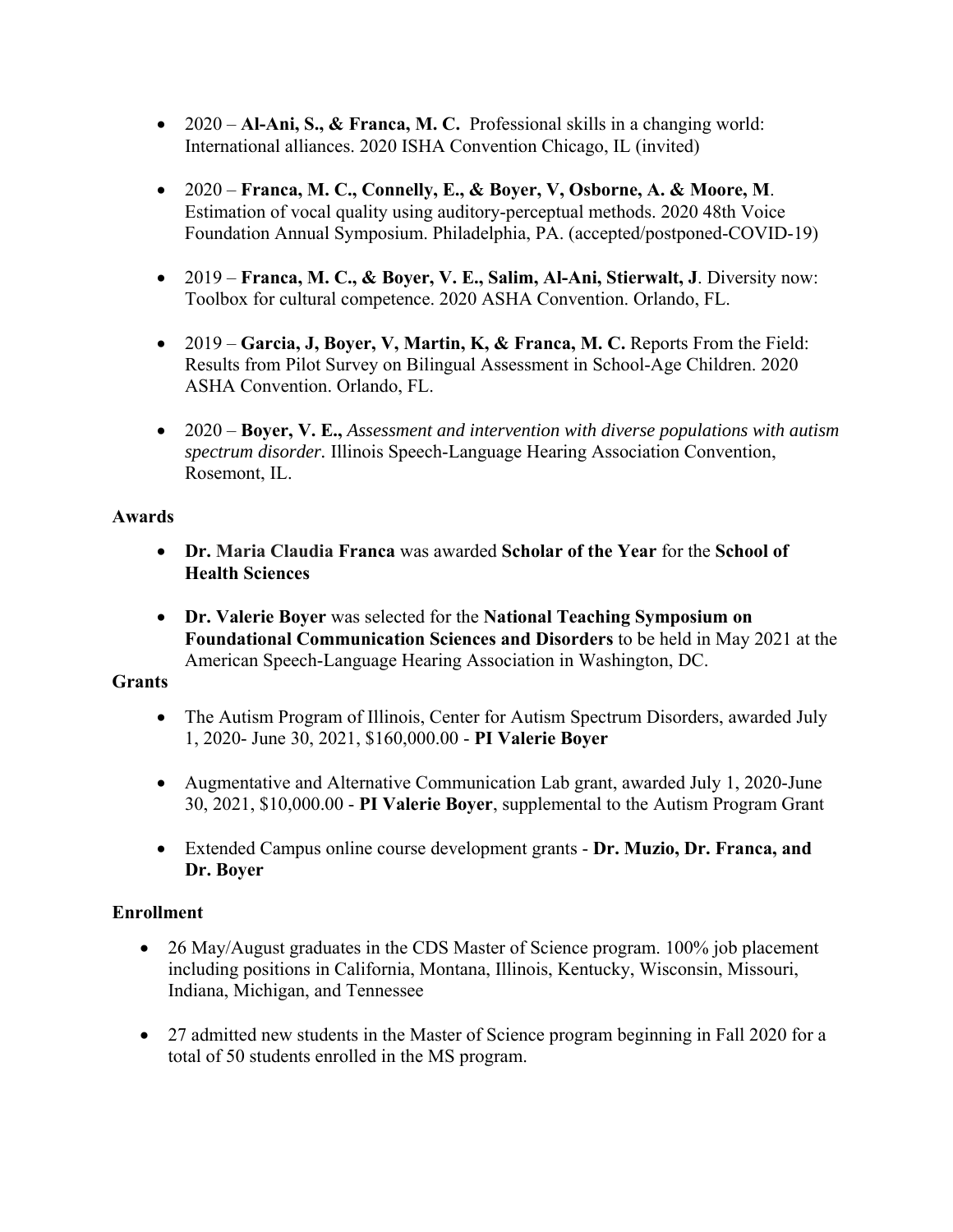- Inaugural cohort of the online leveling program begins Fall 2020. This program is designed for students with BS degrees in other areas who are interested in the MS in CDS.
- Three fellowship recipients: Megan Moore is a Master's Fellowship Recipient. Cydney Goodrum is a Graduate Dean's Fellowship recipient. Prativa Tripathee is a Graduate Dean's Fellowship recipient. I have attached bios and pictures for each.

## **Counseling and Rehabilitation Education**

Congratulations to the REHB and COUN faculty as IBHE approved their merger proposal to establish the **Counselor and Rehabilitation Education (CARE)** program. **Dr. Jane Nichols** will serve as the program director.

**Dr. Pender** continues as our liaison for CACREP. She also was accepted as a CACREP site evaluator. She presented this summer on the impact of COVID on children for the Carbondale Arts.

**Dr. Taylor** continues to serve on the **Gerontology Program Advisory Board** as the Rehabilitation Services representative. The Board includes a collaboration of faculty from across campus as well as area community agency representatives. In addition to developing the curriculum for the Certificate in Gerontology, the Board works to create meaningful educational and experiential opportunities for students from a variety of majors who are interested in careers working with older adults.

- 92% of our graduates over the last 18 months are working or continuing education. We are merged and moving to Wham 223. Student engagement to date has been strong.
- **Dr. Giles** worked with the Director of Training at Baptist Hospital Paducah to create an agreement for providing emergency counseling services for medical and auxiliary personnel During Covid. Provided volunteer services to frontline workers.
- Currently in the process of being nominated to the Kentucky Licensed Professional Counseling Board.

## **Presentations**

- **Giles, J.** (September, 2019). Strategies for Change When Kids Who Won't Budge. Paper presented at the meeting of the West Kentucky Counseling Association, Murray, KY.
- **Giles, J.** (September, 2019). Creating Interdisciplinary Suicide Prevention Programs: Lessons from the Field. Paper presented at the inaugural meeting of the Find Hope Here, Southern Illinois Suicide Prevention Conference, Carbondale, IL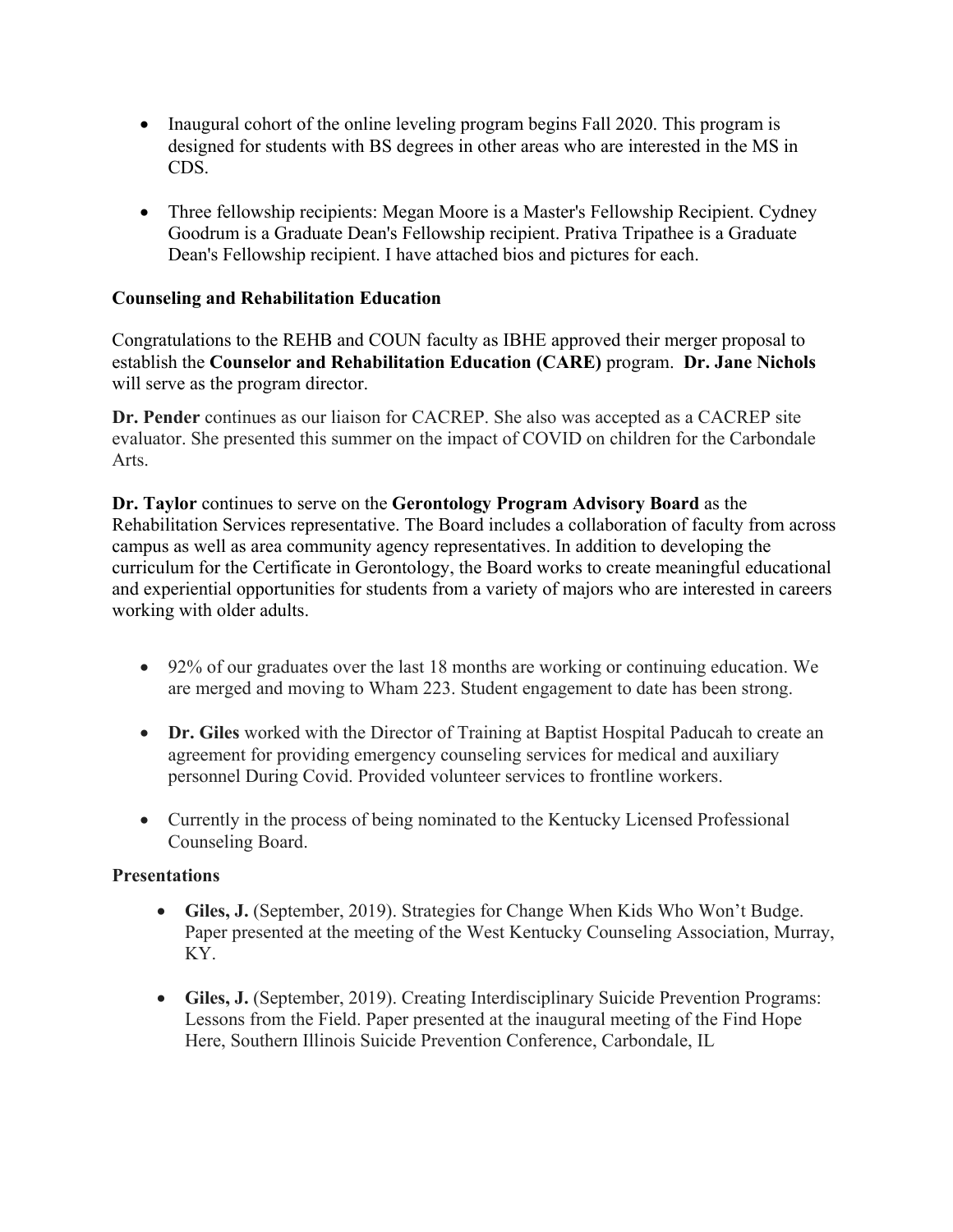### **Dental Hygiene**

Congratulations to the **Dental Hygiene** graduates that took the **Central Regional Dental Testing Service (CRDTS) examination**. Twenty-five of twenty-five successfully passed this exam on the August  $7<sup>th</sup>$  and  $8<sup>th</sup>$  test administration. Seven others took the Computer Simulated Clinical Examination (CSCE) and passed. Therefore, a total of **32/32 DH graduates have passed all attempted exams**. One graduate did not take any dental hygiene exams as she accepted commission into the United States Air Force.

Dental Hygiene will be hosting our **Annual Dental Professional's Conference** on a virtual platform this year. Jasmin Haley will present a course on Opioids and a course on Diversity. We will have virtual vendor sessions as well as online poster presentations by our senior Dental Hygiene students.

**Teri McSherry** and **Jennifer Sherry** are serving on the **Provost's Working Group Committee for Re-Opening and Beyond**. This committee was created to gather information regarding campus communication, health/safety, FAQ's for instructors, classroom logistics/management & student management, technology needs, and contingency planning. They are both on the Health and Safety Subcommittee; however, if you have any questions or concerns regarding any of the categories listed above, please send to Teri or Jennifer, and they will take them back to the committee.

**The Dental Sealant Grant** Program was very busy with the Senior class during the 2019-2020 school year. The program visited over 20 sites and was able to serve over 1250 children. The Sealant program was also able to supply toothbrushes, toothpaste, and floss to multiple school lunch programs along with a donation of PPE to Southern Illinois Healthcare during the COVID-19 pandemic.

The **DH Class of 2020** has passed all clinical licensing exams on the first attempt and many have already secured jobs in IL, MO and CO.

**DH accreditation** site visit has been moved to November 2021 due to the pandemic. (Originally scheduled for this November.

DH welcomes **Renee Lipe** to the NTT faculty. Renee has been serving as the Clinic Coordinator for the CDC.

DH welcomes **Dr. Lauren Cripps** who will be one of the supervising dentists along with working in the CDC.

**Jennifer Sherry** and **Stacey McKinney** presented a virtual poster presentation through the ADHA national convention. This project focused on the attitudes regarding the effects of marijuana and legalization of medical and recreational marijuana in Illinois.

**Stacey McKinney** and **Kelli Whittington** submitted a case study that will be published in December. The case was identifying carotid stenosis through dental radiography.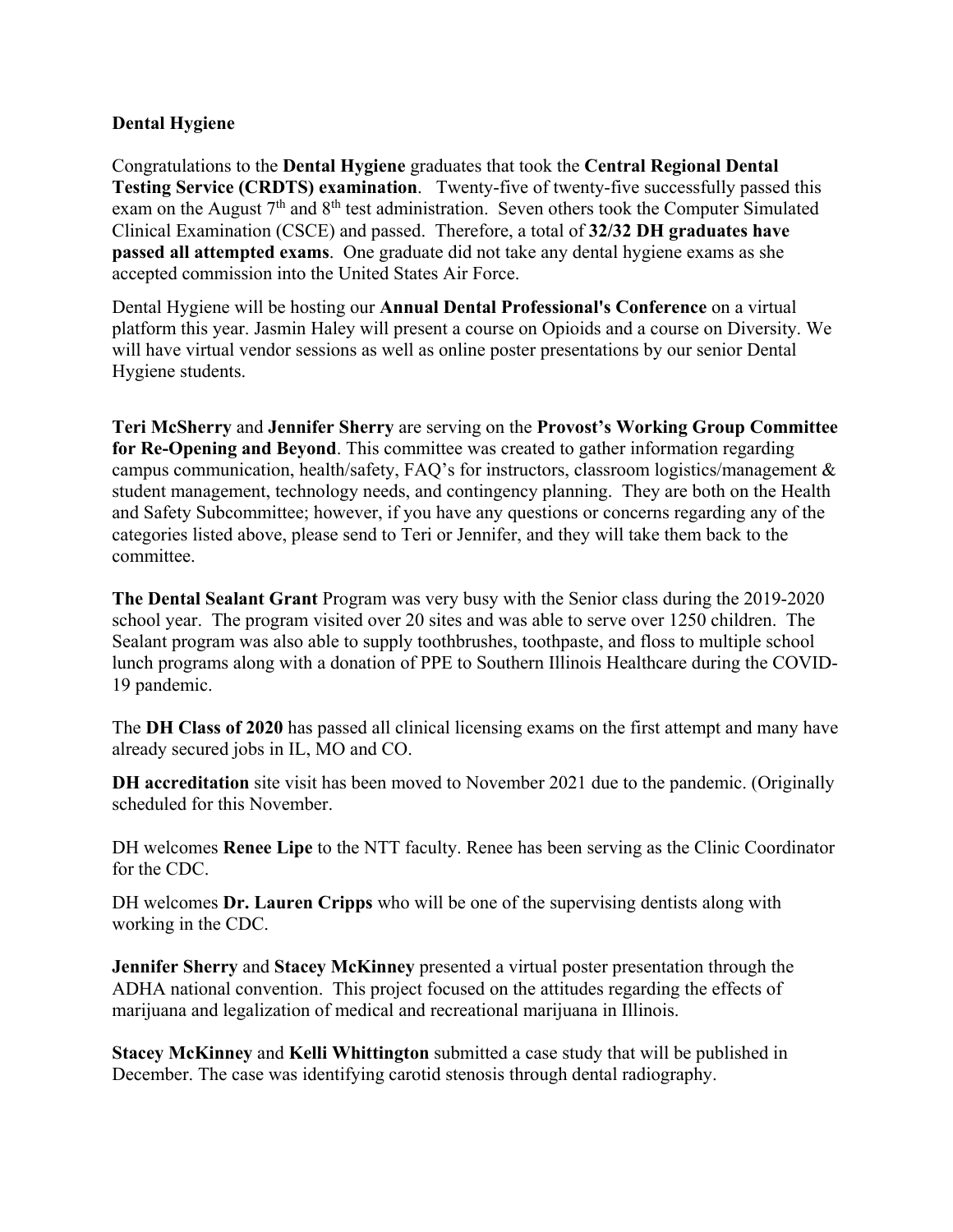**Faith Miller** and **Katlynn Hutchcraft** are discussing interprofessional educational experiences for our students with **Dr. Valerie Boyer** and **Dr. Maria Claudia Franca** from Communication Disorders and Sciences, as well as with **Dr. Kelli Whittington** from the nursing program. We are working toward discussions of creating a course that would satisfy our programs' IPE requirements set by our accrediting bodies, as well as give our students unique experiences to collaborate with other professions.

## G**rants**

- **Stacey McKinney** and **Jennifer McKinnies** received a grant over the summer to build a program where we would go into grade schools to look at the decay rate among students. After oral and nutritional education as well as fluoride varnish applications have been completed we will check back on the students periodically to see how their homecare and caries rate has progressed. This project will continue into the spring semester due to the pandemic.
- o *Rosie Wall Community Spirit Grant, ADHA Institute for Oral Health Community Grant*, Proposal for oral health kits, oral health education materials, and healthy snack alternatives for the guests at the Carbondale Warming Center. (Co-written by Mallory Wheeler, RDH, BSDH, CDHC as part of an Independent Study Project); Amount received: **\$1,000**; July 2020
- o *Illinois State Dental Society Foundation (ISDS) (for "Give Adults a Smile Day"-- applied on behalf of Southern Illinois University Dental Hygiene Program and the Illinois Dental Hygienists' Association (IDHA) Component #12 River Bend Southern Illinois),* Amount received: **\$3,663**; September 2019
- o *Illinois State Dental Society Foundation (ISDS) (for "SIU Senior Smiles Program" applied on behalf of the Southern Illinois University's Community Dental Center, Carbondale, IL),* Amount received: **\$7,805**; September 2019
- o *Oral Health Workforce Grant* (Illinois Department of Public Health and funded by HRSA and co-written with Faith Miller), Amount received: **\$16,931**; August 2019 (soon to be renewed for the upcoming year)

# **Health Care Management/MHA/MHI**

We are EXCITED about welcoming **two new Saluki pups** into our HCM, MHA, MHI family!

- Professor **Serdar Aydin** and his wife **Sema** had a baby girl, **Meryem**!!
- Professor **Jessica Cataldo** and husband **Kevin** also had a baby girl, **Gianna**!!

**HCM's** specialization in **Respiratory Therapy** had their **Letter of Intent approved** by the **Committee on Accreditation for Respiratory Care (CoARC)** paving the way for the HCM program to move toward provisional accreditation.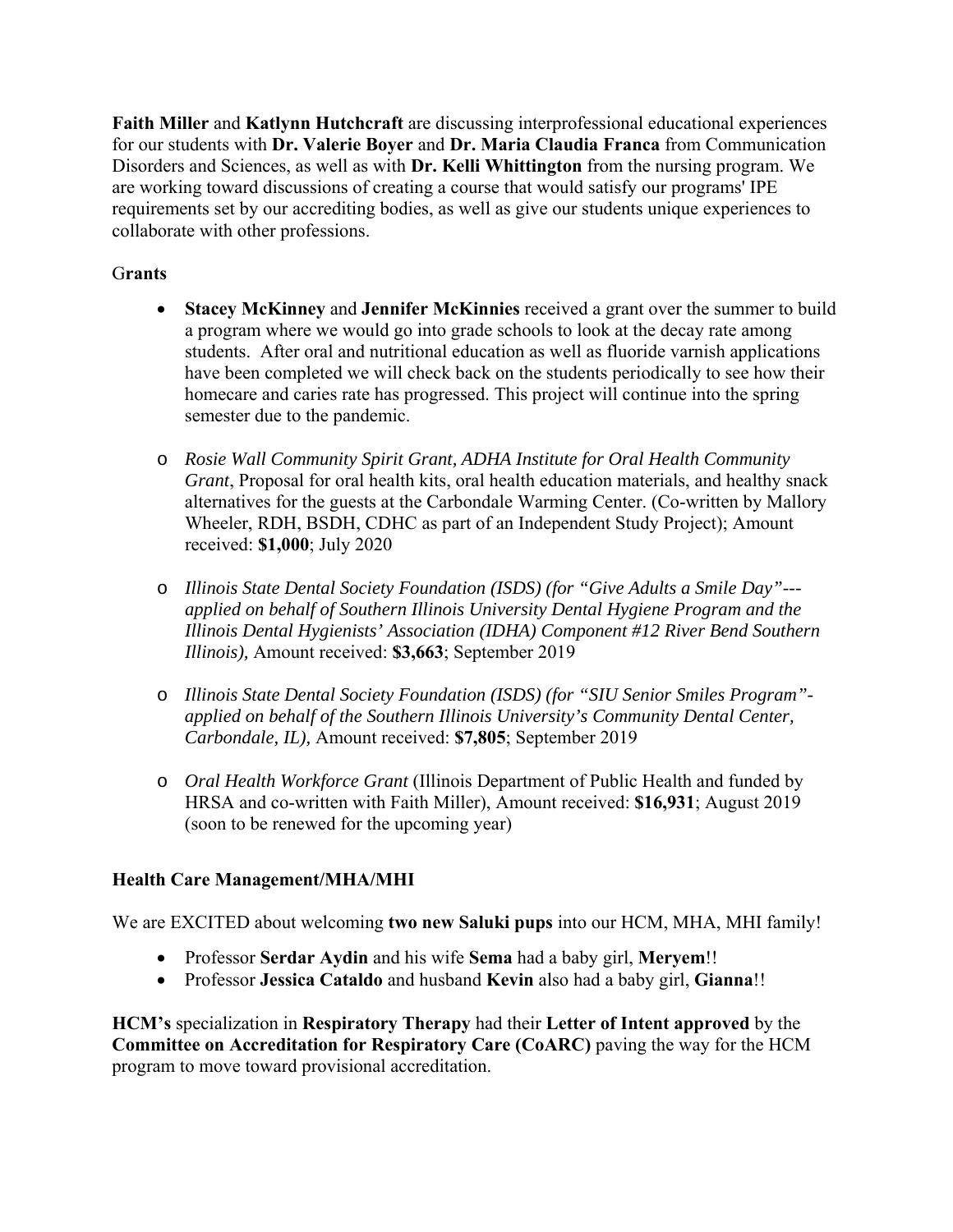Clinical Instructor and Program Director, **Becky Mansur**, and Clinical Instructor and Director of Clinical Education, **Laura Lemons** were hired for **HCM's Respiratory Therapy** program.

Assistant Professor, **Dr. Serdar Aydin** was hired for the **HCM/MHA/MHI** programs.

**HCM** student, **Jacob Webb** earned the **McGaw Health Administration Scholarship** provided by the program's accrediting body, the **Association of University Programs in Healthcare Administration (AUPHA).** 

The **HCM** program successfully **completed its re-certification review** with the **Association of University Programs in Health Administration** (AUPHA) with 1**00% of all criteria met** giving the a **six year certification** for the **first time in the program's history.** 

**Akmal Asoev (MHA), Puja Jha (MHI), and Hannah Kohrs (HCM)** received the **2020 student recognition** from the **Mid-America Health Care Executives Forum (MAHCEF)**. **HCM, MHA, MHI** Faculty selected one student from each program based on their academic performance, leadership potential, and volunteer service. The recognition came with a monetary stipend.

**HCM** Developed a summer class titled: **The World Before, During and After COVID-19.** It was among one of the most highly enrolled classes at SIUC for the summer 2020 semester and was taught by **Dr. Kelli Whittington**, Nursing Program Director.

**Kyle Triplett (HCM)** implemented **EPIC** into his **HCM 385 – Finance and Economics in Healthcare** course providing both on campus and online HCM students with hands-on training to one of the foremost electronic health records platforms. This is a collaborative project between **HCM and Southern Illinois Healthcare (SIH)**.

## **Publications**

- Two past manuscripts received recognition as most popular articles published in *The Health Care Manager.* 
	- a. 2020 RESEARCH SELECTED: Identified by *The Health Care Manager* journal as one of the most popular articles published in their journal: **Collins S & Collins K.** (2007). Changing Workforce Demographics Necessitates Succession Planning in Health Care. *The Health Care Manager*. 26(4), 1-8.
	- b. 2020 RESEARCH SELECTED: Identified by *The Health Care Manager* journal as one of the most popular articles published in their journal. **Collins S, McKinnies R, Matthews E, & Collins K.** (2015). A Ministudy of Employee Turnover in US Hospitals. *The Health Care Manager*. 34(1), 23-27.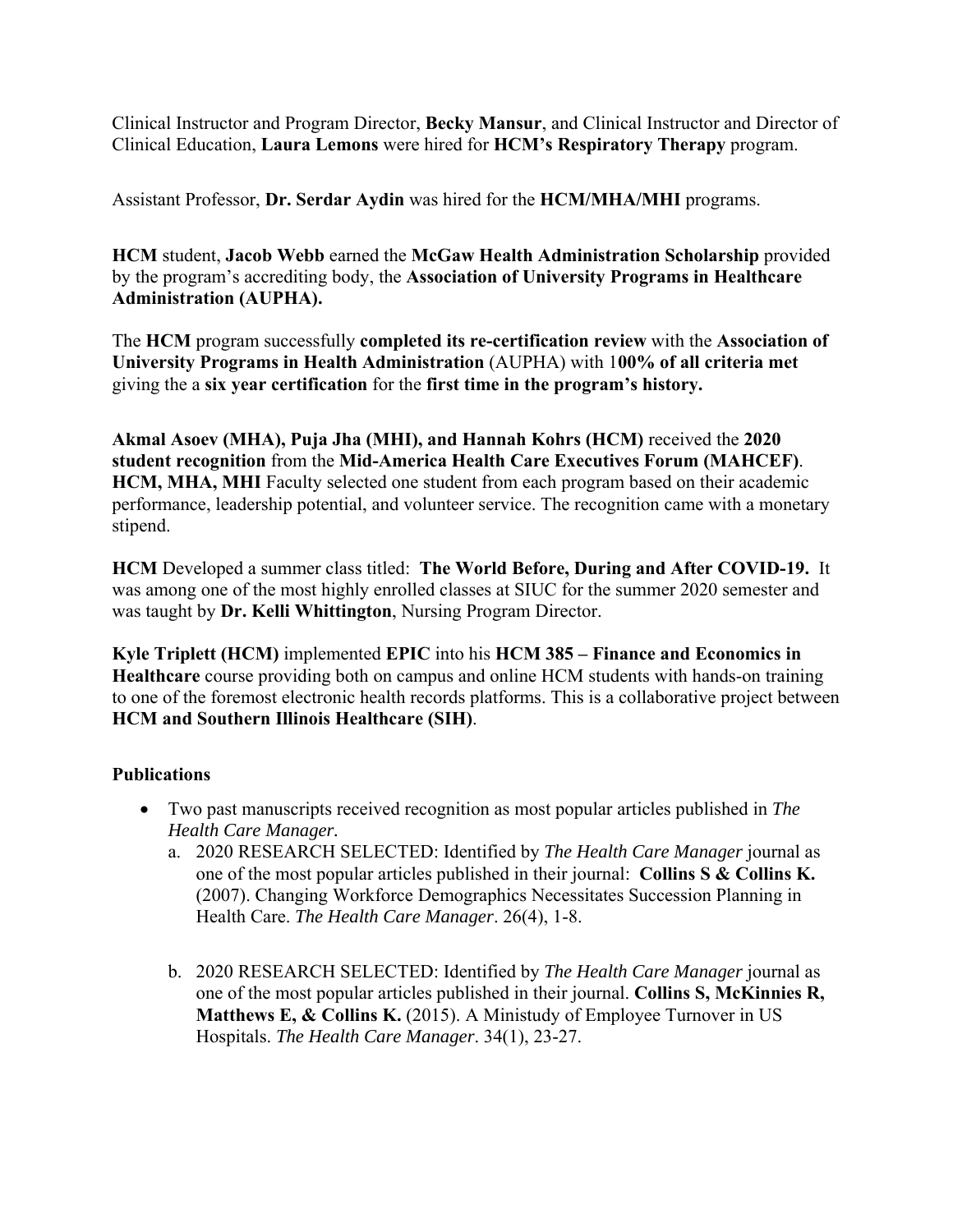- **Courtney Collins (MHA Student,** MS-Medical Dosimetry Graduate, **HCM Graduate), Dr. Sandra Collins (HCM/MHA/MHI),** Dr. Richard McKinnies (SHeS), and Dr. Scott Collins (CHHS) were recipients of the **2020 Gary Boyd Outstanding Featured Article** as awarded by the **Association for Medical Imaging Management (AHRA)**. The 2020 manuscript published in *Radiology Management* was titled: **An Exploration of Antikickback Issues for Radiology Managers**.
- **Dr. Sandra Collins**, **Jessica Cataldo, Dr. Thomas Shaw (all from HCM/MHA/MHI)** had an interdisciplinary manuscript published titled: **Medical Marijuana as a Viable Option for Cancer Related Issues: A Mini Study.** The manuscript was published in the **Journal of Cancer Therapy** with co-authors Dr. Richard McKinnies (SHeS); Dr. Jane Nichols (REHB); and Stacey McKinney (DH).
- **Cataldo J, Collins S, McKinnies R, Nichols J & Shaw T**. Addressing the Opioid Epidemic: Recommended Solutions from Physicians. *Qualitative Research in Medicine and Healthcare*
- Congratulations to both School of Health Science Faculty and Human Science Faculty on the following accepted publication. **Rados, R.C., Kim, J., Kono, S., Namyun, K., Tan, A., Kensinger, K., Cave, J., & Schmidt Allen, N**. (2020). Low-investment video and music activities evaluated. *The Journal of Dementia Care, 28*(4), 29-31.
- **Jessica Cataldo (HCM/MHA/MHI)** was an invited **Panelist** for the **Mid America Health Care Executives Forum** providing insight to health care executives for the **American College of Healthcare Executives (ACHE)** continuing education credits. Her session was titled: **Leading During COVID-19: Surprises, Challenges and Lessons Learned.**
- **Dr. Serdar Aydin and Dr. Sandra Collins (HCM/MHA/MHI)** presented their paper titled: **Evaluation of US and Taiwan Health Systems: A Review of the Literature** at the virtual **95th Annual Western Economic Association International (WEAI)** this summer.
- **Dr. Serdar Aydin (HCM/MHA/MHI)** presented his paper titled: **Analysis of the Turkish Healthcare System Reform: How Does the Reform Effect the Overall Population Satisfaction with the Healthcare System?** at the virtual **95th Annual Western Economic Association International (WEAI)** this summer.
- **Dr. Serdar Aydin (HCM/MHI/MHI)** had his research published. The manuscript titled: **An Assessment of Individual and Organizational Characteristics on Job Satisfaction Level: An Empirical Analysis** was published in the **European Journal of Environment and Public Health.**
- **Dr. Sandra Collins (HCM/MHA/MHI)** presented research titled: **Artificial Intelligence in Healthcare: Using Robotics in Healthcare Management Education** at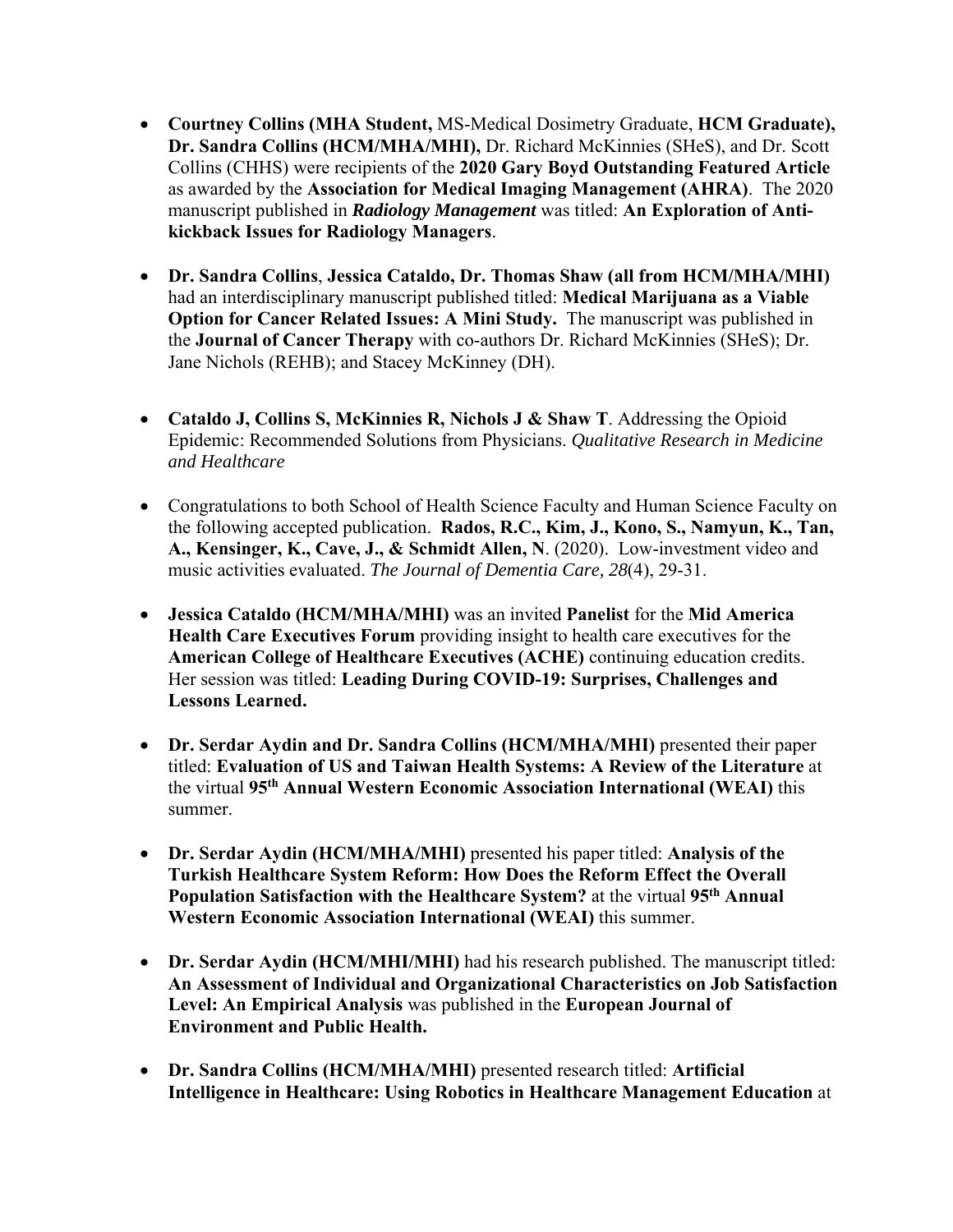the virtual **Annual Conference of the Association for University Programs in Health Administration (AUPHA).** The research was co-authored by Dr. Richard McKinnies (SHeS); Stacey McKinney (DH) and **Courtney Collins (MHA Student,** MS-Medical Dosimetry Graduate, **HCM Graduate).** 

 **Dr. Sandra Collins (HCM/MHA/MHI)** presented research titled: **Burnout in the Healthcare Professions: A Public Health Concern** at the virtual **Annual Conference of the Association for University Programs in Health Administration (AUPHA).**  The research was co-authored by Dr. Richard McKinnies (SHeS); Stacey McKinney (DH) and **Savanah Hopkins (HCM Graduate)**.

#### **Mortuary Science and Funeral Services**

**Robert Broomfield** was hired into the program as a new faculty member.

#### **Bachelors in Nursing Program**

BSN program **approved** by the **Illinois State Board of Nursing**

**Nursing Simulation lab complete** with 2 high fidelity manikins, 4 medium manikins, 1 pediatric manikin, and 1 infant manikin

#### **Publications**

- **Whittington K**, **Shaw T, McKinnies R,** and **Collins S**. Utilizing Emotional Exhaustion as a Predictor for Burnout among Nurses. *Nursing Management*
- **Whittington K, & Collins S.** (September 2020). *Addressing the Workforce Needs in the Classroom.* Presentation at the Teaching and Technology Conference - University of Missouri - St. Louis.

## **Radiological Sciences**

Radiography:

- 100% pass rate for national boards, 20/20 students
- New DR system installed in Lab B
- Received a three year extension to its previous JRCERT five year accreditation award to earn the maximum 8 year award.

#### CT/MRI:

- 88% pass rate for national boards in CT, 7/8 students
- 100% pass rate for national boards in MRI, 2/2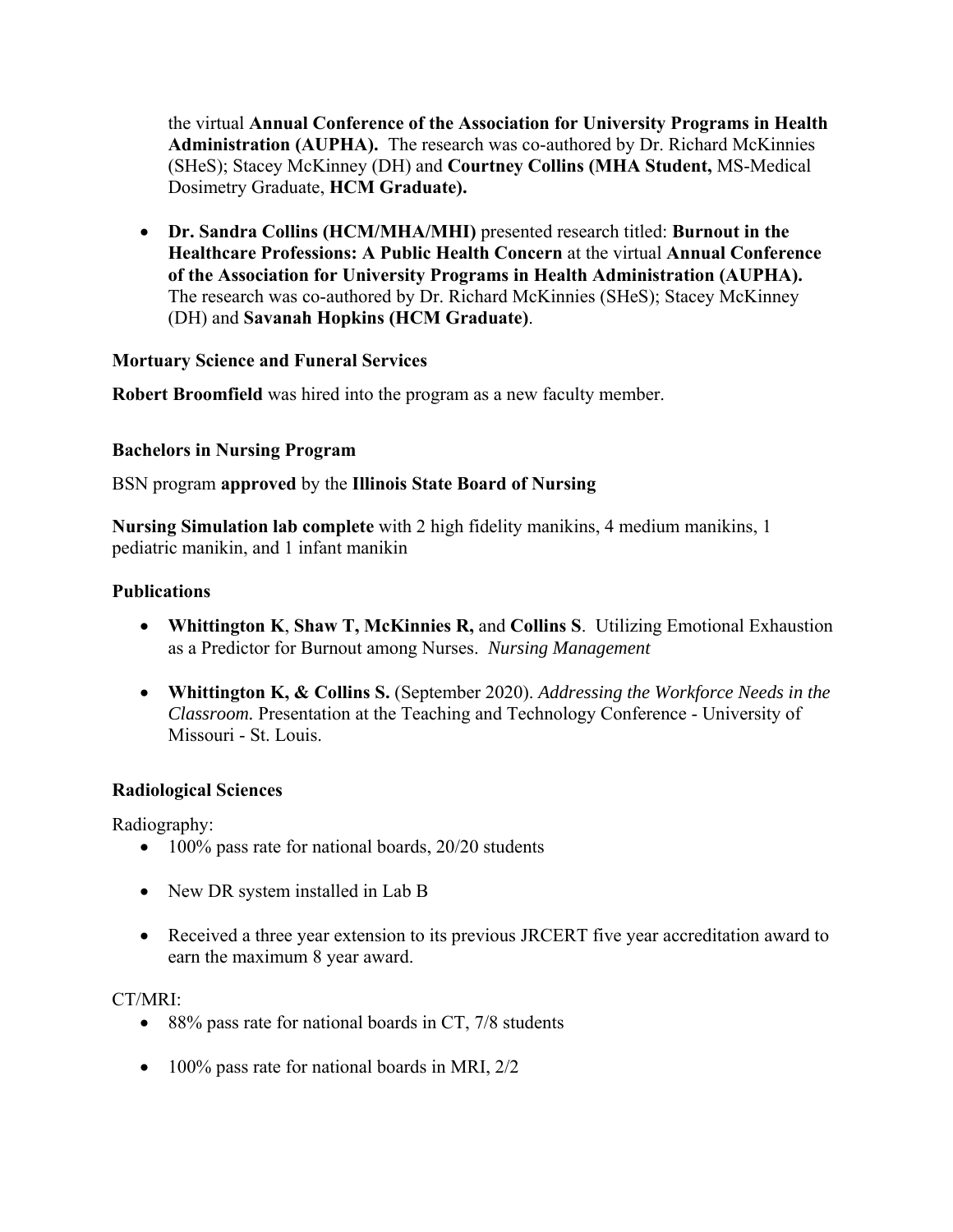- New CT/MRI lab simulators
- Received a three year extension to its previous JRCERT five year accreditation award to earn the maximum 8 year award.

Radiation Therapy:

• 94% pass rate for national boards, 17/18 students

Ultrasound:

- Our Sonography Program earned continuing CAAHEP accreditation, November 2019- 2024
- The sonography program received new breast and scrotum scan phantoms this summer.
- 29 sonography students qualified for SIU Honors Day recognition
- Sonography student scholarships include:
	- o University Excellence Scholarship
	- o SIU Dean's Scholarship
	- o Marine Corps Scholarship
	- o Kelly Scholarship
	- o UltrasoundSchoolsInfo.com achievement scholarship
- 16/16 students passed their Physics Registry
- 7/7 students have already passed their Obstetrics & Gynecology Registry
- 9/11 students have already passed their Abdominal Registry

## **Publications**

- **Collins S, McKinnies R, Collins C & Collins K**. (2020). An Exploration of Antikickback Issues for Radiology Managers. *Radiology Management.* 42(2). This article received the Gary Boyd Award for outstanding feature article from the AHRA.
- **Dr. Sandra Collins (HCM/MHA/MHI),** Dr. Richard McKinnies (SHeS), Dr. Scott Collins (CHHS) and **Courtney Collins (MHA Student,** MS-Medical Dosimetry Graduate**, HCM Graduate)** had research selected by the **Association for Medical Imaging Management (AHRA)** to be a continuing education piece for radiologic sciences professionals. The 2020 manuscript published in *Radiology Management* was titled: **An Exploration of Anti-kickback Issues for Radiology Managers**.
- **Dr. Sandra Collins (HCM/MHA/MHI)**, Dr. Richard McKinnies (SHeS), **Mitchell Dierkes (MHA Student, HCM Graduate)**, and Dr. Scott Collins (CHHS) had research selected by the **Association for Medical Imaging Management (AHRA)** to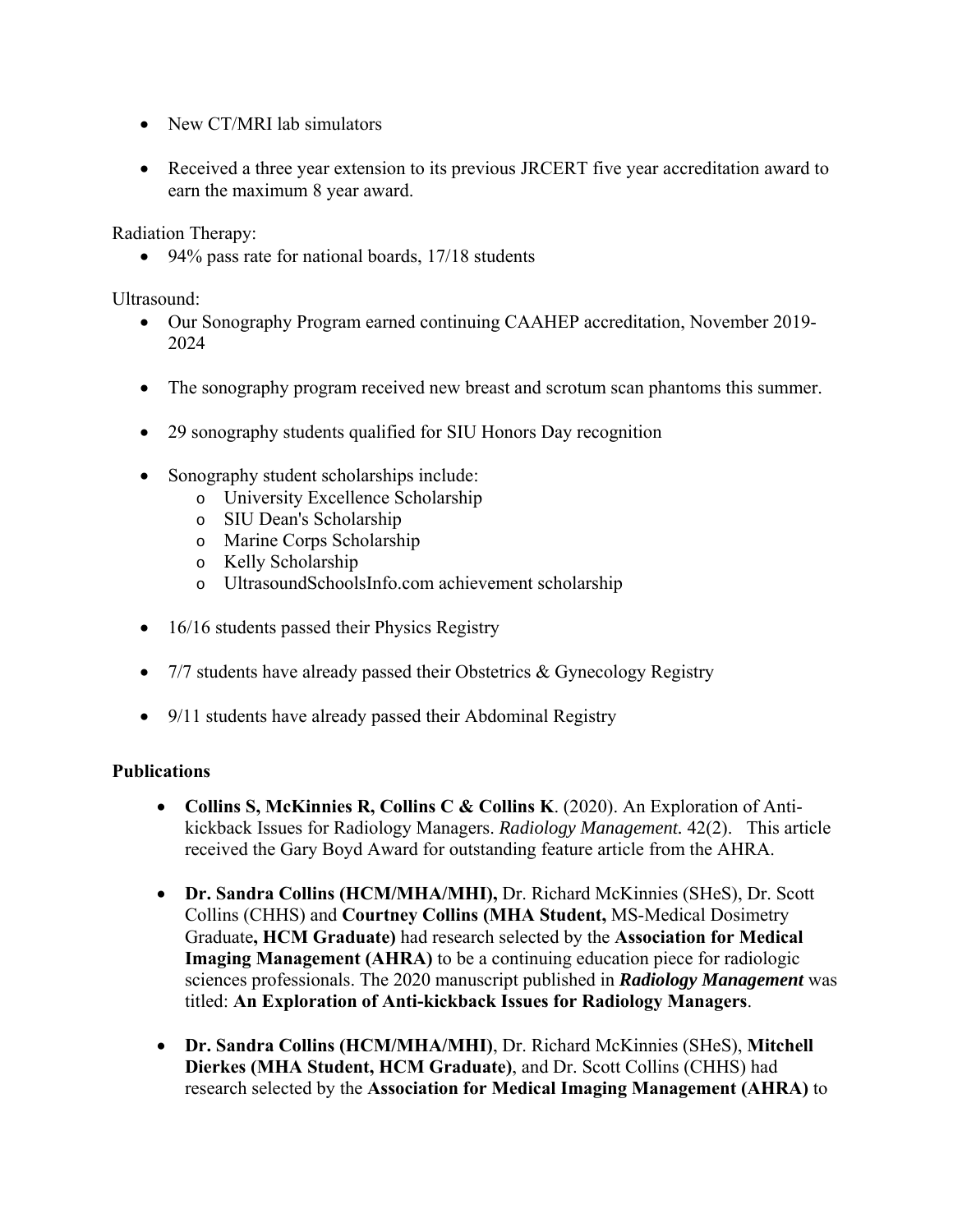be a continuing education piece for radiologic sciences professionals. The 2020 manuscript published in *Radiology Management* was titled: **Occupational Burnout in the Radiology Profession: Glancing Back to Move Forward.** 

#### **Medical Dosimetry**

SIU Medical Dosimetry Students performed well in the 2020 Quiz Bowl conducted by the **American Association of Medical Dosimetrists**. **Five of the top ten** winners were from **SIUC's Master of Science in Medical Dosimetry** program.

#### **School of Human Sciences**

The Public Health program launched the Student Outbreak Response Team that successfully aided residents of a housing unit through a Covid crisis.

SHuS faculty combined to produce the following over the past year:

- Over 50 publications
- Over 30 regional, national, and international presentations
- $\bullet$  \$720,000+ generated from grants
- 8 book chapters
- 4 books published

**Justin McDaniel**, Assistant Professor, received a \$3.2 million grant to take action in the areas hardest hit by the opioid crisis. https://news.siu.edu/2019/12/121219-mcdaniel-opioid-grant.php. McDaniel also is focusing research to find ways to improve the health of military personnel and veterans.

**Sarah Buila**, Associate Professor, received a grant from CSWE as part of the Policy Practice in Field Education Initiative funded by the New York Community Trust.

**Juliane Wallace**, Associate Professor and Interim Director, School of Human Sciences, received the Midwest Chapter of the American College of Sports Medicine Founders Award.

Recreation Professions students volunteered to help at two **Veterans Honor Flights** out of Marion, Illinois.

The **SIU Motorcycle Rider Program** celebrated its 50<sup>th</sup> year. Since the beginning of the program, more than 80,000 people have received training. This program was the first of its kind in the U.S.

Four MPH students in **Public Health in collaboration with Shawnee Health**, developed an Asthma program for District 95 schools and Carbondale High School. The program titled **"Flagging Down Asthma."** is an educational program designed to encourage self-management of asthma.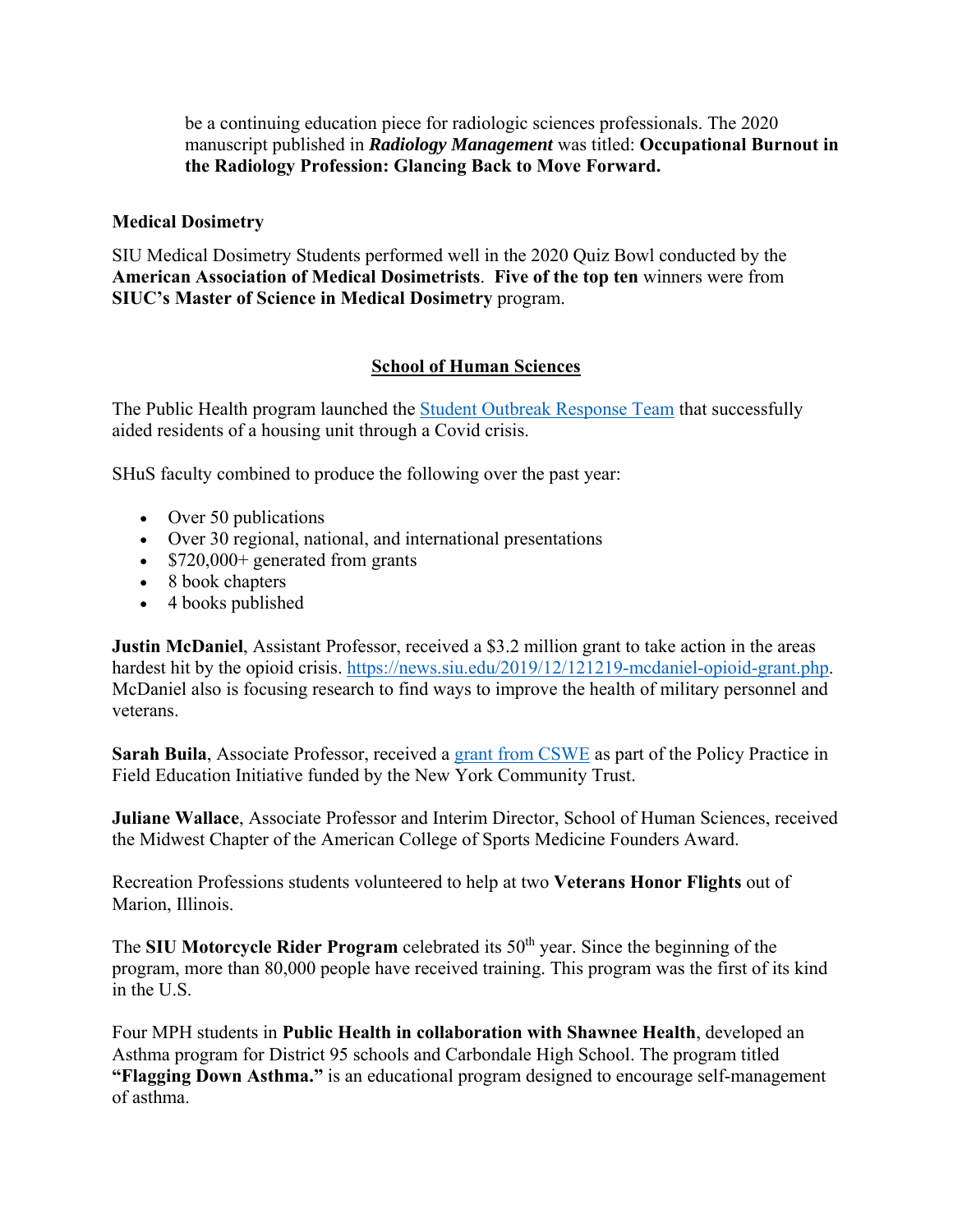Instructor **Tony Calabrese** was the subject of a **Teacher Appreciation** message from Saluki **Alumni**, Illinois State Representative Tom Morrison.

**SIU's Social Work** program was one of 12 programs to receive the **CSWE Policy Practice in Field Grant**. More information is available able the following link:

 https://cswe.org/News/General-News-Archives/CSWE-Announces-Grantees-for-the-Policy-Practice-in? zs=D40ui1& zl=iDBw6

Congratulations to the **Dietetics** program faculty as they earned continuing accreditation from the **Accreditation Council for Education in Nutrition and Dietetics (ACEND®) Board.** The award letter stated "During its July 22-24, 2020 meeting, the ACEND Board voted to continue full accreditation of your program for a term of eight years ending **December 31, 2028.** Accreditation is granted for a graduate degree Dietetic Internship enrolling 14 full-time interns annually with a Community Nutrition concentration."

## **School of Justice and Public Safety**

## **Criminology & Criminal Justice**

Three **CCJ students earned their PhDs** and are employed at Southeast Missouri State University, Missouri State University, and Gonzaga University. To date, **all PhD graduates since the program's inception in 2012 have secured employment at four-year institutions** (other examples include Cal State-Fresno, University of Minnesota-Duluth, Ferris State University, and Southwest Oklahoma State University).

**Criminology and Criminal Justice (CCJ)** professors collectively published 21 peer-reviewed journal articles and one book, and made over 25 presentations.

Several CCJ professors continue their grant-funded research. Associate Professor **Raymund Narag** received funding from the Open Society Foundation to address the lengthy pretrial detention experienced by many who are awaiting trial in the Philippines. His efforts have led to the release of many non-convicted individuals from extremely crowded facilities. Professor **Tammy Kochel**, funded by grants from the Illinois Criminal Justice Information Authority and the Bureau of Justice Assistance, is studying law enforcement practices and public attitudes toward the police in places like St. Louis County, MO, and Springfield, IL.

## **Paralegal Studies**

The Paralegal Studies program added a special topics option. Prof. **Dan Silver** is offering the first class under the heading, *Cannabis Law*, to a large group of students drawn from across the university.

The Paralegal Studies program hired an Interim Director during January 2020 and a new faculty member during August 2020. These new faculty members, like all instructors in the program, are all licensed, practicing attorneys who share their experience with students.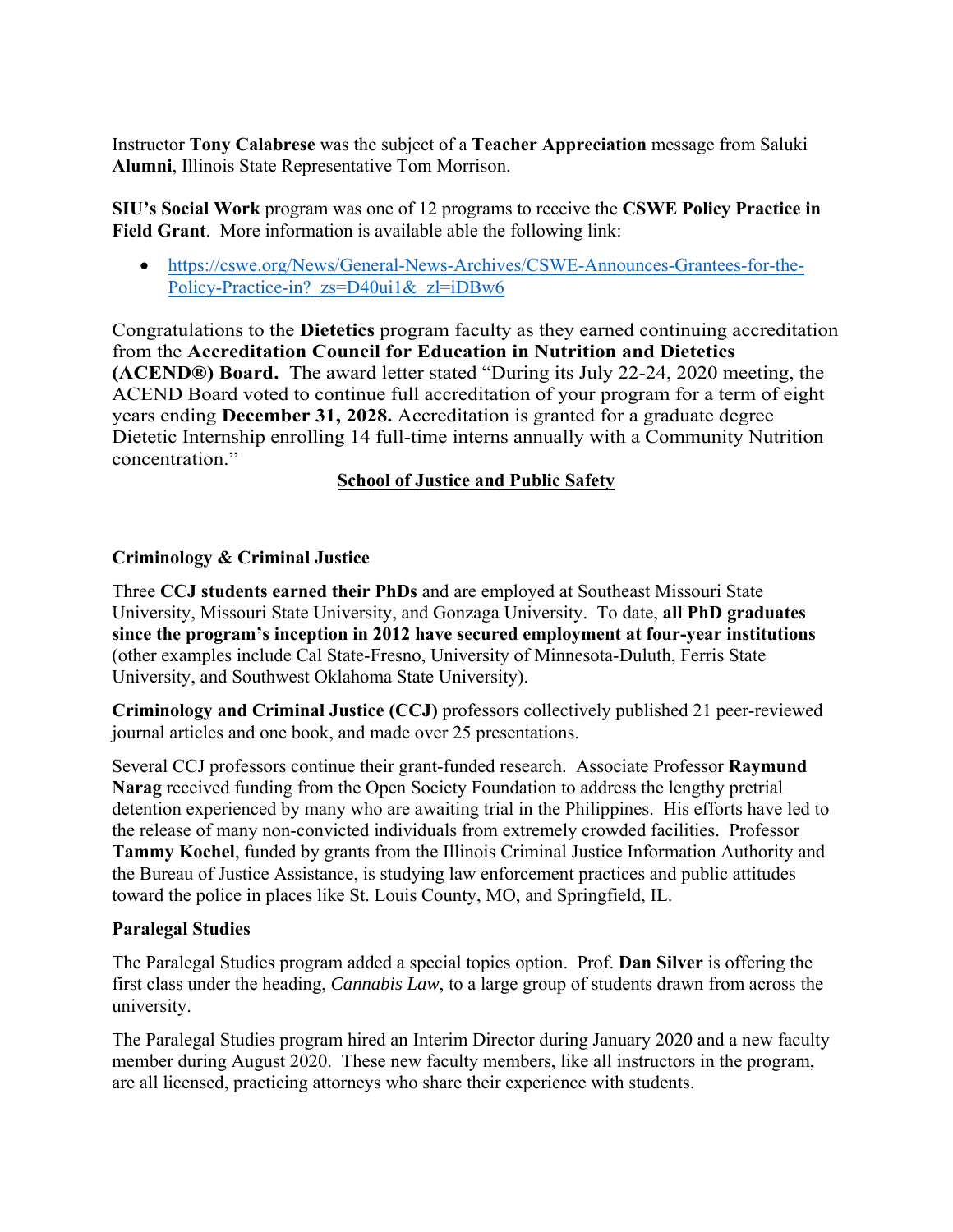#### **Public Safety Management**

Public Safety Management (PSM) faculty member **Peter Renz** invited Notre Dame Professor of Experimental Nuclear Physics to speak to his class and the broader PSM program to talk about chemicals in fire gear. The idea is to educate firefighters on hazards and develop policies to mitigate risks such as keeping equipment out of the home.

The Public Safety Management program modified its M.S. program with a proposal in September 2019, effective Fall 2020, changing from a 39-credit major to a 30-credit major. As of August 14, **program enrollment was up 70% compared to last year**.

The **Public Safety Management** program continues to see **graduates promoted to the rank of chief in fire departments across Illinois**. Not only is Chicago Fire Department Chief Ford a graduate, recently promoted chiefs in Barrington, Grant Park, and Roselle are also alums.

The **online Public Safety and Homeland Security Management** master's degree program is **among the nation's best in quality and affordability**. OnlineMasters.com ranks SIU among the top five accredited public and private non-profit institutions for 2019 and CollegeChoice.net ranks the program fifth for least expensive degree.

## **Publications**

- **Narag, R.E.,** & Jones, C. (2020)., The *Kubol* effect: Shared governance and cell dynamics in an overcrowded prison system in the Philippines. In J. Turner & V. Knight (Eds.), *The Prison Cell* (71-94). Palgrave.
- **Kochel, T.** (2020). Protest policing by black police officers: Double marginality and collateral consequences. *Policing: An International Journal of Police Strategies and Management*. https://doi.org/10.1108/PIJPSM-02-2020-0031
- **Kroner, D.G.,** & Mills, J.F. (2020). The accuracy of five risk appraisal instruments in predicting institutional misconduct and new convictions. *Criminal Justice and Behavior*. https://doi.org/10.1177/009385480102800405
- **Cho, S**., Lee, Y.H., & Harper, S.B. (2020). Testing the systemic model of social disorganization theory in South Korean neighborhoods: A latent class growth analysis approach to specifying pathways to homicide. *Homicide Studies.*
- Yung, H.L., & **Cho, S.** (2020). Assessing a multidimensional model of police legitimacy in South Korea with latent class analysis. *Journal of Crime and Justice.* https://doi.org/10.1080/0735648X.2020.1773897

# **School of Psychological and Behavioral Sciences**

Congratulations goes to **Lisabeth Dilalla** as she received a \$1000 award from Sigma Xi to create a video for preschoolers regarding safe behaviors during this pandemic. She will be working with a Ph.D. video-creator in Alberta, Canada for this project.

Congratulations goes to **Dr. Michelle Kibby**, Professor in the School of Psychological and Behavioral Sciences, as the new Director for the Center for Autism Spectrum Disorders (CASD). She will assume Director duties beginning on 8/16.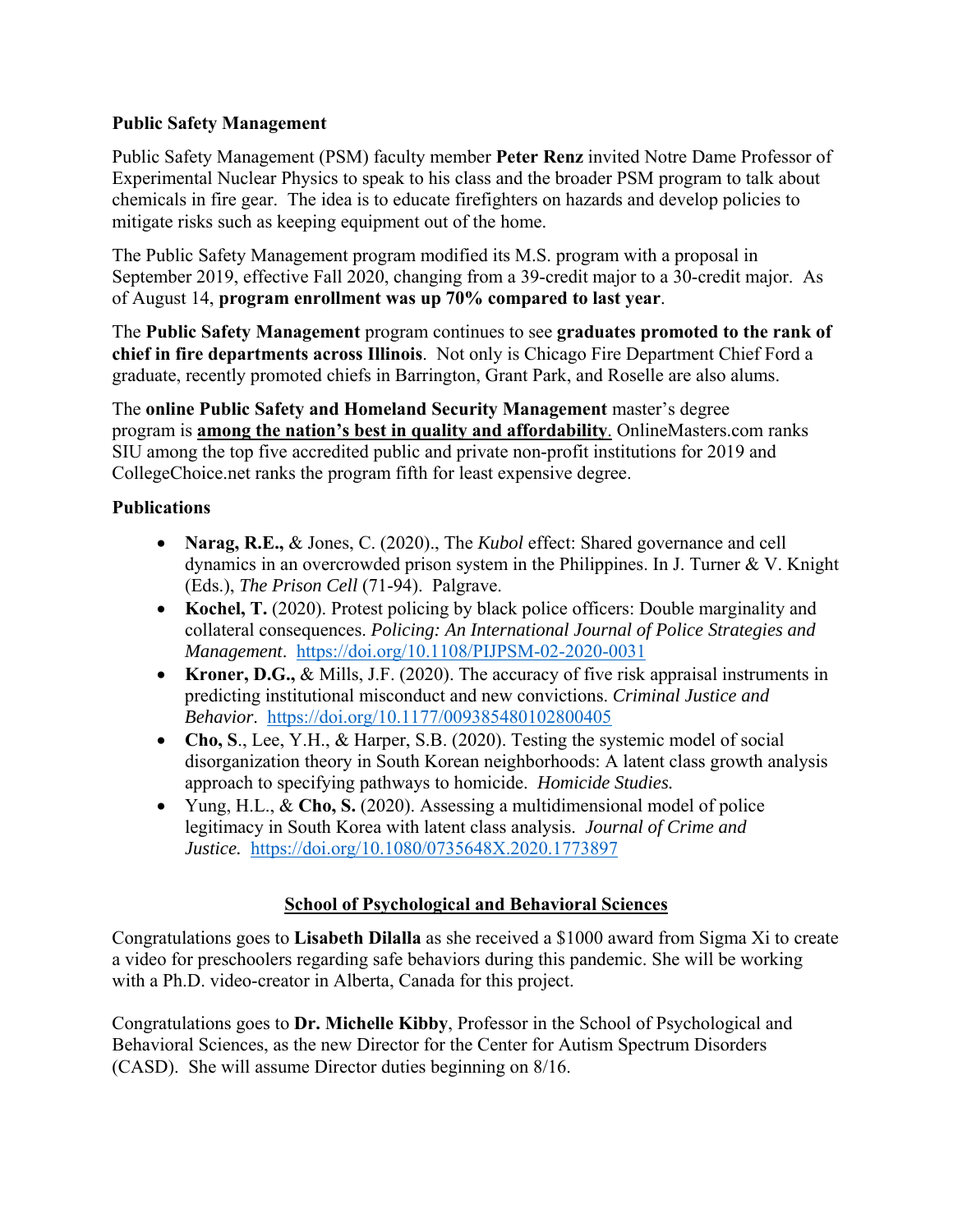Congratulations, goes to **Lisabeth Dilalla** on being selected a Fellow of the Sigma Xi Scientific Research Honor Society. According to the announcement: On behalf of Sigma Xi's Board of Directors and Committee on Qualifications and Membership, we are honored to welcome you as a Fellow of Sigma Xi for your distinguished accomplishments and contributions to the field of psychology and the broader scientific endeavor achieved through dedication to research, teaching, mentoring, and service.

Please congratulate Psychology students **Jocelyn Ortiz & Maggie Schlotter** for placing 1<sup>st</sup> and 2<sup>nd</sup> at the McNair symposium that was held July 30<sup>th</sup> and 31<sup>st</sup>. Jocelyn worked with **Dr. Daryl Kroner** (Justice and Public Safety/ Cross-appointed to Psychological and Behavioral Sciences) and Margaret worked with **Dr. Liz DiLalla**. Jocelyn's project was on "Unraveling the Link Between Protective Factors and Juvenile Delinquency" and Maggie's was on "The Impact of Socioeconomic Status, Parental Negative Talk, and Gender on Child Internalizing and Externalizing Behaviors."

# **Calendar of Events**

Non-residential students will pick masks from their academic home using their student ID. For a complete list of locations visit https://siu.edu/coronavirus/fall2020/mask-pickup.php



Masks will also be available from 8:00 a.m.-4:30 a.m. Monday-Friday in the following locations:

- Dean of Students Office, Room 486 Student Services Building
- Information Desk of the Student Services Building
- Student Recreation Center
- Wellness Office in the Student Health Center
- ID Office in the Student Center